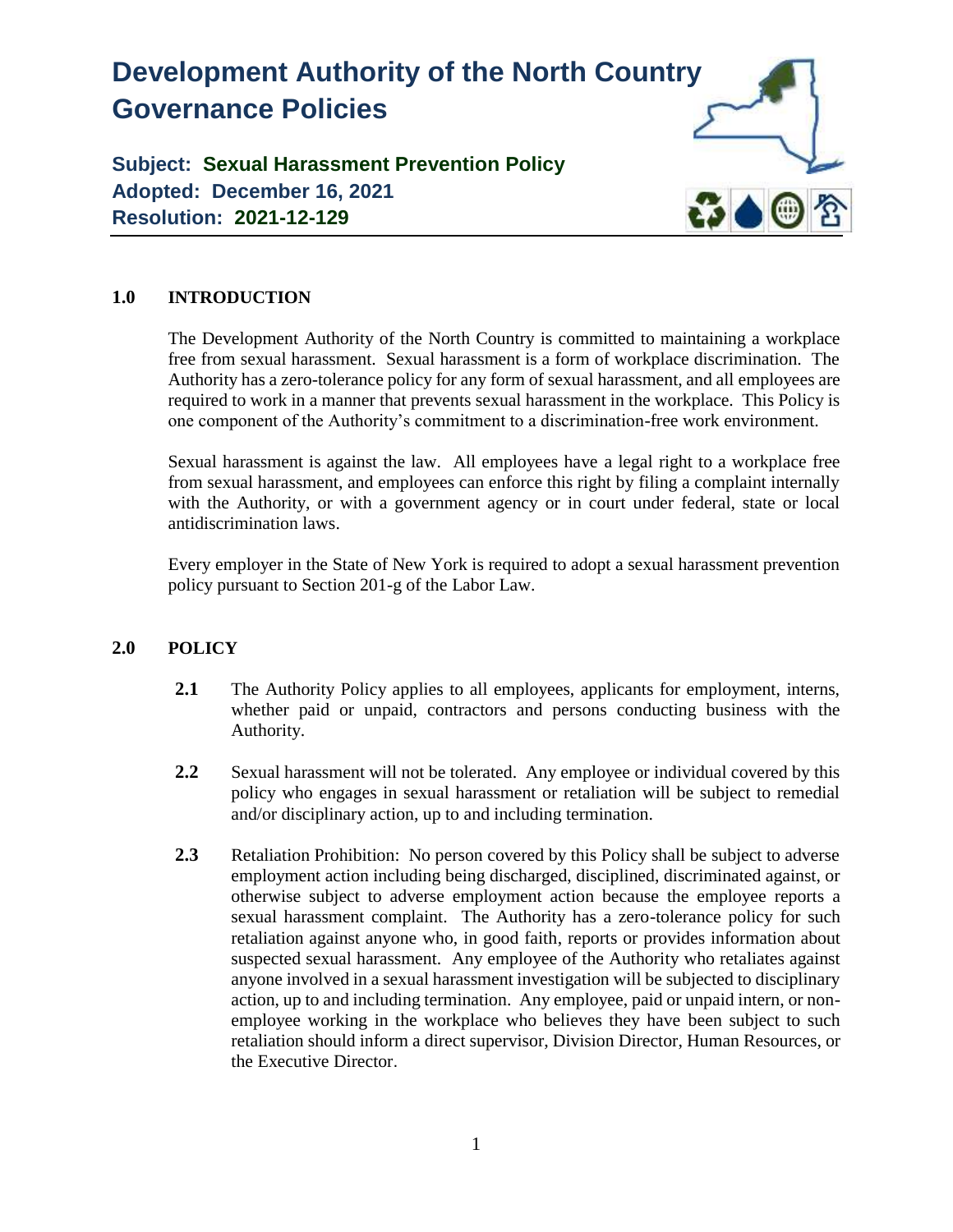- **2.4** Sexual harassment is offensive, is a violation of our policies, is unlawful, and may subject the Authority to liability for harm to victims of sexual harassment. Harassers may also be individually subject to liability. Employees of every level who engage in sexual harassment, including managers and supervisors who engage in sexual harassment or who knowingly allow such behavior to continue, will be penalized for such misconduct.
- **2.5** The Authority will conduct a prompt, thorough and confidential investigation that ensures due process for all parties, whenever management receives a complaint about sexual harassment, or otherwise knows of possible sexual harassment occurring. Effective corrective action will be taken whenever sexual harassment is found to have occurred. All employees, including managers and supervisors, are required to cooperate with any internal investigation of sexual harassment.
- **2.6** All employees are encouraged to report any harassment or behaviors that violate this policy. The Authority will provide a complaint form for employees to report harassment and file complaints.
- **2.7** Division Directors, Human Resources and supervisors are **required** to report any complaint that they receive, or any harassment that they observe or become aware of to the Executive Director.

# **3.0 DEFINITIONS**

## **3.1 SEXUAL HARASSMENT**

Sexual harassment is a form of sex discrimination and is unlawful under federal, state and (where applicable) local law. Sexual harassment includes harassment on the basis of sex, sexual orientation, self-identified or perceived sex, gender expression, gender identity and the status of being transgender.

Sexual harassment includes unwelcome conduct which is either of a sexual nature, or which is directed at an individual because of that individual's sex when:

- Such conduct has the purpose or effect of unreasonably interfering with an individual's work performance or creating an intimidating, hostile or offensive work environment, even if the reporting individual is not the intended target of the sexual harassment;
- Such conduct is made either explicitly or implicitly a term or condition of employment; or
- Submission to or rejection of such conduct is used as the basis for employment decisions affecting an individual's employment.

A sexually harassing hostile work environment includes, but is not limited to, words, signs, jokes, pranks, intimidation or physical violence which are of a sexual nature, or which are directed at an individual because of that individual's sex. Sexual harassment also consists of any unwanted verbal or physical advances, sexually explicit derogatory statements or sexually discriminatory remarks made by someone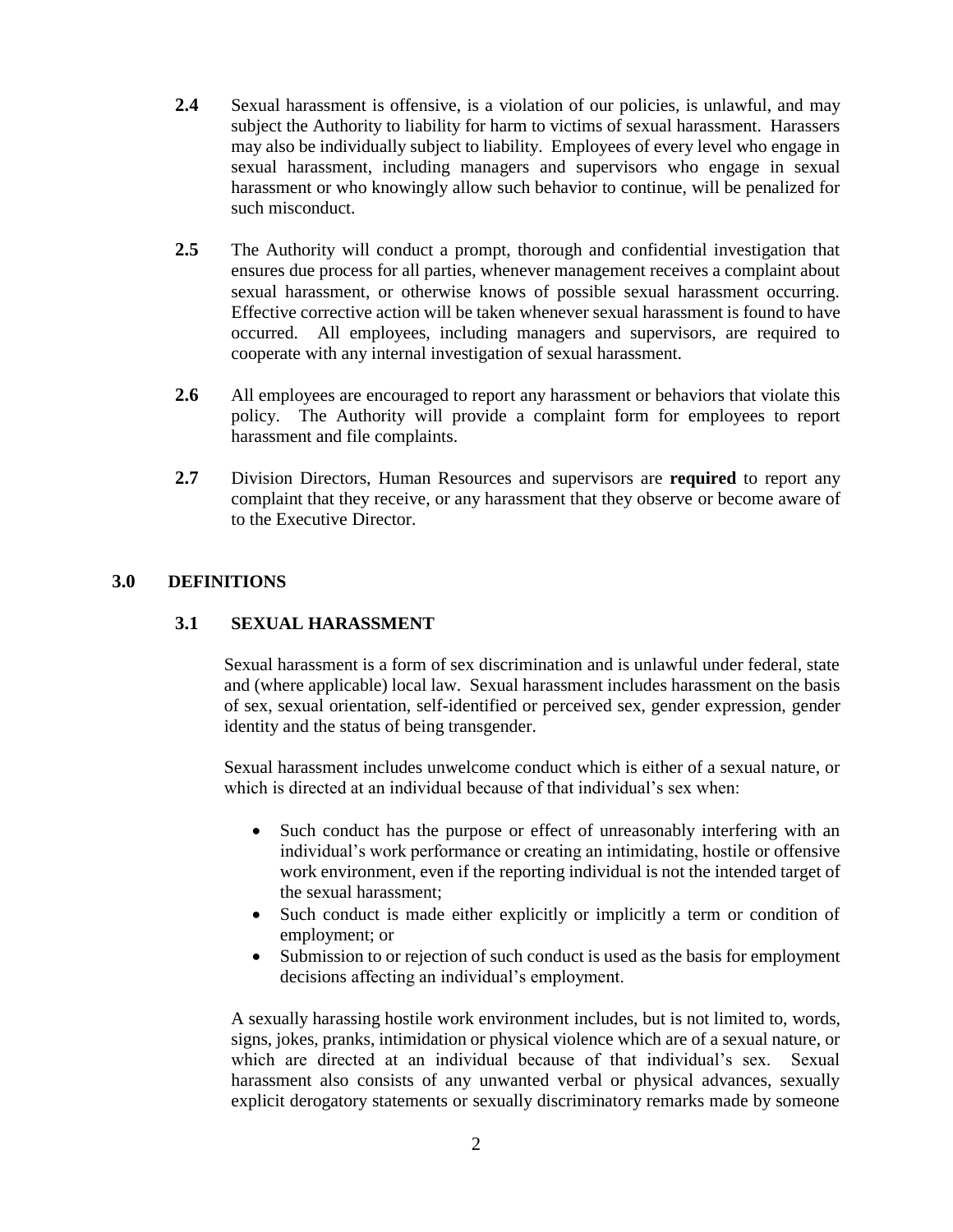which are offensive or objectionable to the recipient, which cause the recipient discomfort or humiliation, which interfere with the recipient's job performance.

Sexual harassment also occurs when a person in authority tries to trade job benefits for sexual favors. This can include hiring, promotion, continued employment or any other terms, conditions, or privileges of employment. This is also called "quid pro quo" harassment.

Any employee who feels harassed should report so that any violation of this policy can be corrected promptly. Any harassing conduct, even a single incident, can be addressed under this policy.

#### **Examples of Sexual Harassment**

The following describes some of the types of acts that may be unlawful sexual harassment and that are strictly prohibited:

- Physical acts of a sexual nature, such as:
	- Touching, pinching, patting, kissing, hugging, grabbing, brushing against another employee's body or poking another employees' body;
	- Rape, sexual battery, molestation or attempts to commit these assaults.
- Unwanted sexual advances or propositions, such as:
	- Requests for sexual favors accompanied by implied or overt threats concerning the victim's job performance evaluation, a promotion or other job benefits or detriments;
	- Subtle or obvious pressure for unwelcome sexual activities.
- Sexually oriented gestures, noises, remarks, jokes or comments about a person's sexuality or sexual experience, which create a hostile work environment.
- Sex stereotyping occurs when conduct or personality traits are considered inappropriate simply because they may not conform to others people's ideas or perceptions about how individuals of a particular sex should act or look.
- Sexual or discriminatory displays or publications anywhere in the workplace, such as:
	- Displaying pictures, posters, calendars, graffiti, objects, promotional material, reading materials or other materials that are sexually demeaning or pornographic. This includes such sexual displays on workplace computers or cell phones and sharing such displays while in the workplace.
- Hostile actions taken against an individual because of that individual's sex, sexual orientation, gender identity and the status of being transgender, such as:
	- Interfering with, destroying or damaging a person's workstations, tools or equipment, or otherwise interfering with the individual's ability to perform the job;
	- Sabotaging an individual's work;
	- Bullying, yelling, name-calling.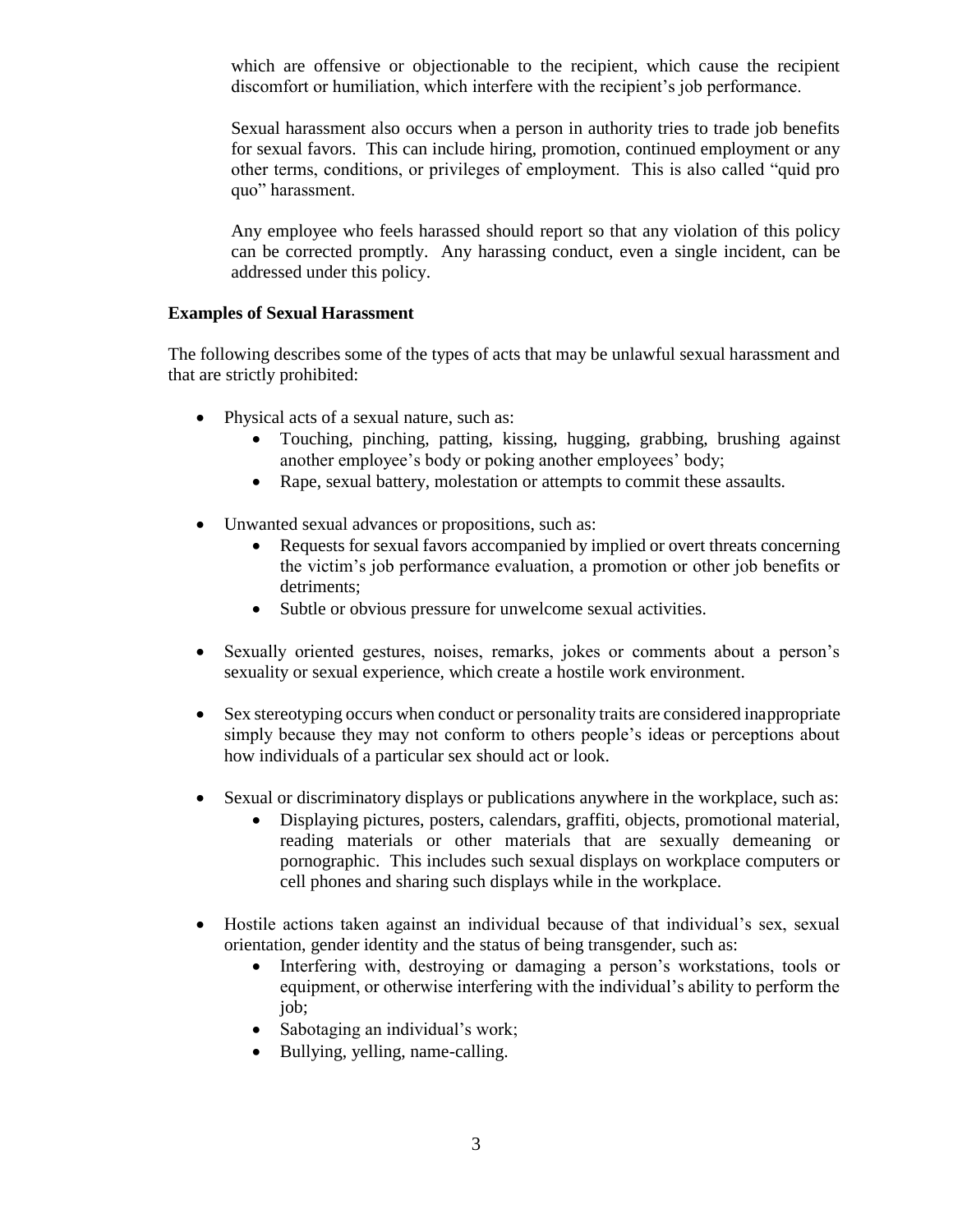# **3.2 RETALIATION**

Unlawful retaliation can be any action that would keep a worker from coming forward to make or support a sexual harassment claim. Adverse action need not be job-related or occur in the workplace to constitute unlawful retaliation.

Such retaliation is unlawful under federal, state, and (where applicable) local law. The New York State Human Rights Law protects any individual who has engaged in "protected activity." Protected activity occurs when a person has:

- Filed a complaint of sexual harassment, either internally or with any antidiscrimination agency;
- Testified or assisted in a proceeding involving sexual harassment under the Human Rights Law or other anti-discrimination law;
- Opposed sexual harassment by making a verbal or informal complaint to management, or by simply informing a supervisor or manager of harassment;
- Reported that another employee has been sexually harassed; or
- Encouraged a fellow employee to report harassment.

### **4.0 APPLICABILITY**

Sexual harassment can occur between any individual, regardless of their sex or gender. New York Law protects employees, paid or unpaid interns, and non-employees, including independent contractors, and those employed by companies contracting to provide services in the workplace. A perpetrator of sexual harassment can be a superior, a subordinate, a coworker or anyone in the workplace including an independent contractor, contract worker, vendor, client, customer or visitor.

Unlawful sexual harassment is not limited to the physical workplace itself. It can occur while employees are traveling for business or at employer sponsored events or parties. Calls, texts, emails, and social media usage by employees can constitute unlawful workplace harassment, even if they occur away from the workplace premises or not during work hours.

## **5.0 REPORTING SEXUAL HARASSMENT**

Preventing sexual harassment is everyone's responsibility. The Authority cannot prevent or remedy sexual harassment unless it knows about it. Any employee, paid or unpaid intern or non-employee who has been subjected to behavior that may constitute sexual harassment is encouraged to report such behavior to a direct supervisor, Division Director, Human Resources or Executive Director. Anyone who witnesses or becomes aware of potential instances of sexual harassment shall report such behavior to a direct supervisor, Division Director, Human Resources or Executive Director.

Reports of sexual harassment may be made verbally or in writing. A form for submission of a written complaint is attached to this Policy, and all employees are encouraged to use this complaint form. Employees who are reporting sexual harassment on behalf of other employees should use the complaint form and note that it is on another employee's behalf.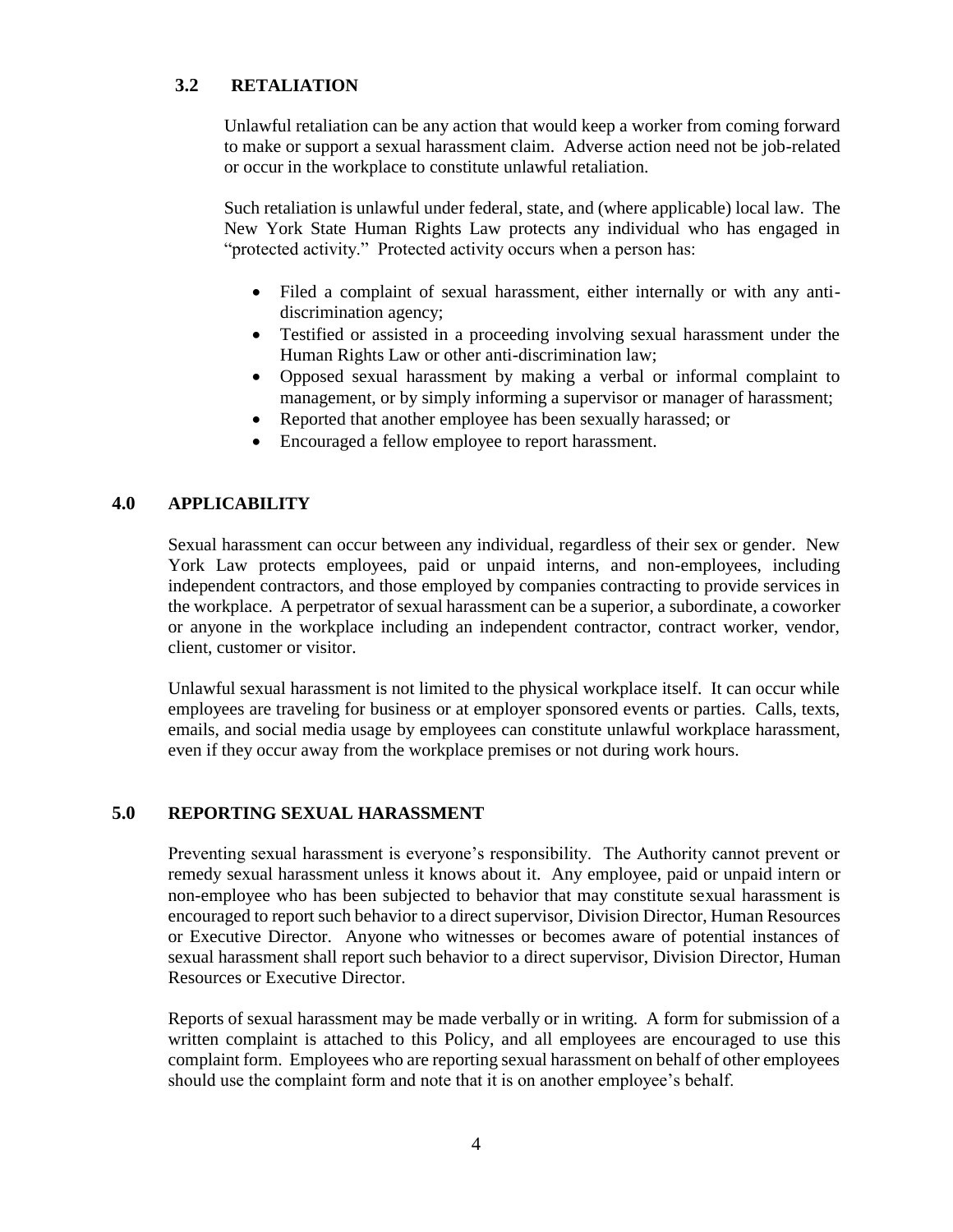# **6.0 PROCEDURE**

- **6.1** Supervisory Responsibilities
	- All supervisors and Division Directors who receive a complaint or information about suspected sexual harassment, observe what may be sexually harassing behavior or for any reason suspect that sexual harassment is occurring, **are required** to report such suspected sexual harassment to the Executive Director. The Executive Director will report such complaint to Human Resources within one business day.
	- In addition to being subject to discipline if they engaged in sexually harassing conduct themselves, supervisors and managers will be subject to discipline for failing to report suspected sexual harassment or otherwise knowingly allowing sexual harassment to continue.
	- Supervisors and Division Directors will also be subject to discipline for engaging in any retaliation.
- **6.2** Complaint and Investigation of Sexual Harassment
	- *All* complaints or information about suspected sexual harassment will be investigated, whether that information was reported in verbal or written form. Investigations will be conducted in a timely manner, and will be confidential to the extent possible.
	- An investigation of any complaint, information or knowledge of suspected sexual harassment will be prompt and thorough, and should be completed as soon as possible. The investigation will be confidential to the extent possible. All persons involved, including complainants, witnesses and alleged perpetrators will be accorded due process to protect their rights to a fair and impartial investigation.
	- Any employee may be required to cooperate as needed in an investigation of suspected sexual harassment. Employees who participate in any investigation will not be retaliated against.
- **6.3** While the process may vary from case to case, investigations shall be done in accordance with the following steps:
	- Upon receipt of complaint, the Director of Human Resources will instruct human resources staff to conduct an immediate review of the allegations. The Director of Human Resources will speak with the employee and the alleged harasser and will coordinate with the Executive Director to take any interim actions, as appropriate. If complaint is verbal, encourage the individual to complete the "Complaint Form" in writing. If he or she refuses, prepare a Complaint Form based on the verbal reporting.
	- In the event the complaint involves the Executive Director, the Director of Human Resources will contact the Authority General Counsel and the General Counsel shall conduct the investigation and report to the Governance Committee.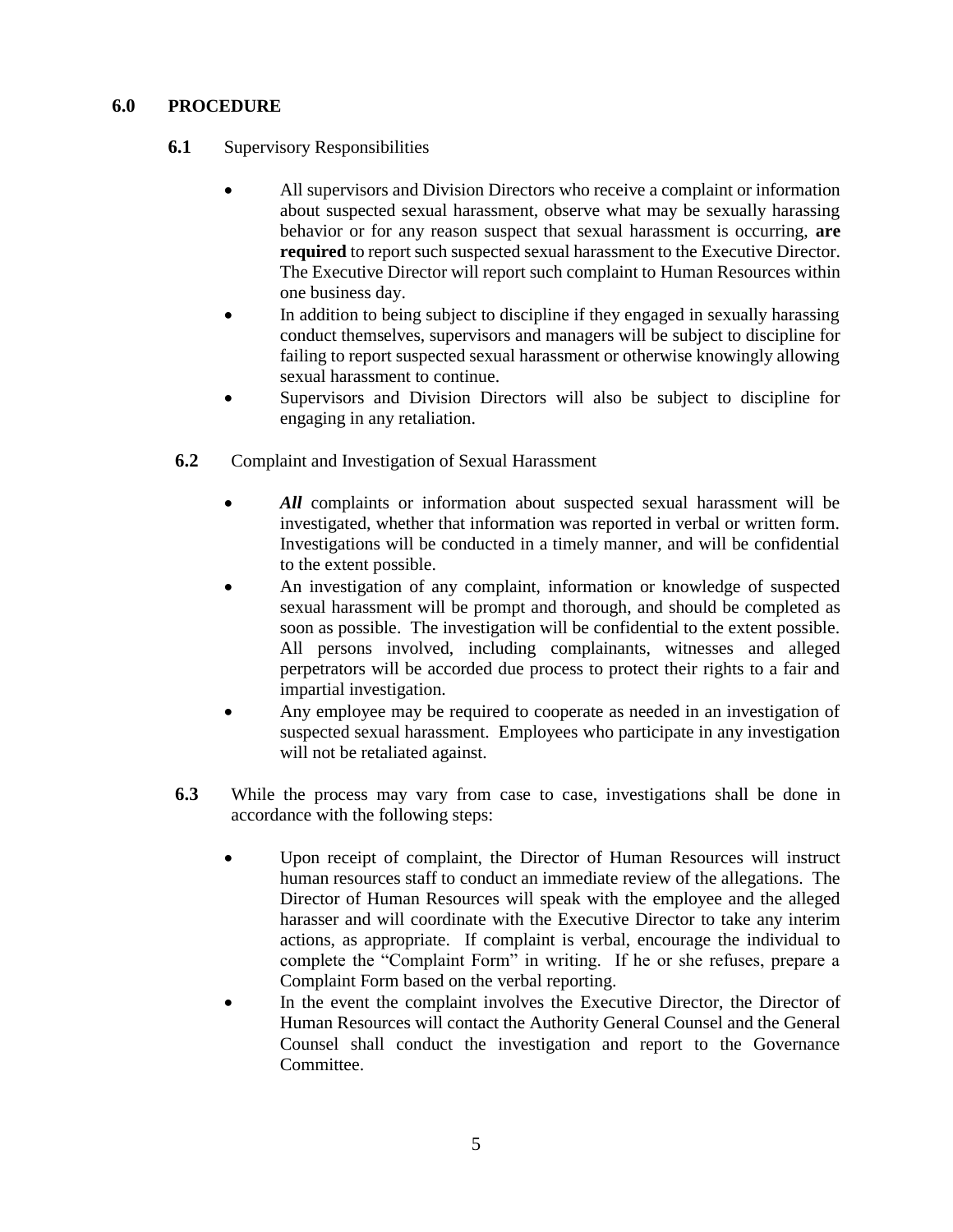- In the event the complaint involves the Director of Human Resources, the Executive Director will contact the Authority General Counsel and the General Counsel shall conduct the investigation and report to the Executive Director.
- If documents, emails or phone records are relevant to the investigation, take steps to obtain and preserve them.
- Request and review all relevant documents, including all electronic communications.
- Interview all parties involved, including any relevant witnesses.
- Create a written documentation of the investigation (such as a letter, memo or email), which contains the following:
	- A list of all documents reviewed, along with a detailed summary of relevant documents;
	- A list of names of those interviewed, along with a detailed summary of their statements;
	- A timeline of events;
	- A summary of prior relevant incidents, reported or unreported; and
	- <sup>o</sup> The basis for the decision and final resolution of the complaint; together with any corrective action(s).
- Keep the written documentation and associated documents in a secure and confidential location.
- Promptly notify the individual who reported and the individual(s) about whom the complaint was made of the final determination and implement any corrective actions identified in the written document.
- Inform the individual who reported of their right to file a complaint or charge externally as outlined below.

## **7.0 RESOURCES: LEGAL PROTECTIONS AND EXTERNAL REMEDIES**

Sexual harassment is not only prohibited by the Development Authority of the North Country but is also prohibited by state, federal, and, where applicable, local law.

Aside from the internal process at the Development Authority of the North Country, employees may also choose to pursue legal remedies with the following governmental entities **at any time**.

## **7.1 New York State Division of Human Rights (DHR)**

A complaint alleging violation of the Human Rights law may be filed either with Division of Human Rights or in New York State Supreme Court.

Complaints with DHR may be filed any time **within one year** of the harassment. If an individual did not file at DHR, they can sue directly in state court under the HRL, **within three years** of the alleged sexual harassment. An individual may not file with Division of Human Rights if they have already filed a HRL complaint in state court.

Complaining internally to Development Authority of the North Country does not extend your time to file with DHR or in court. The one-year or three years is counted from date of the most recent incident of harassment.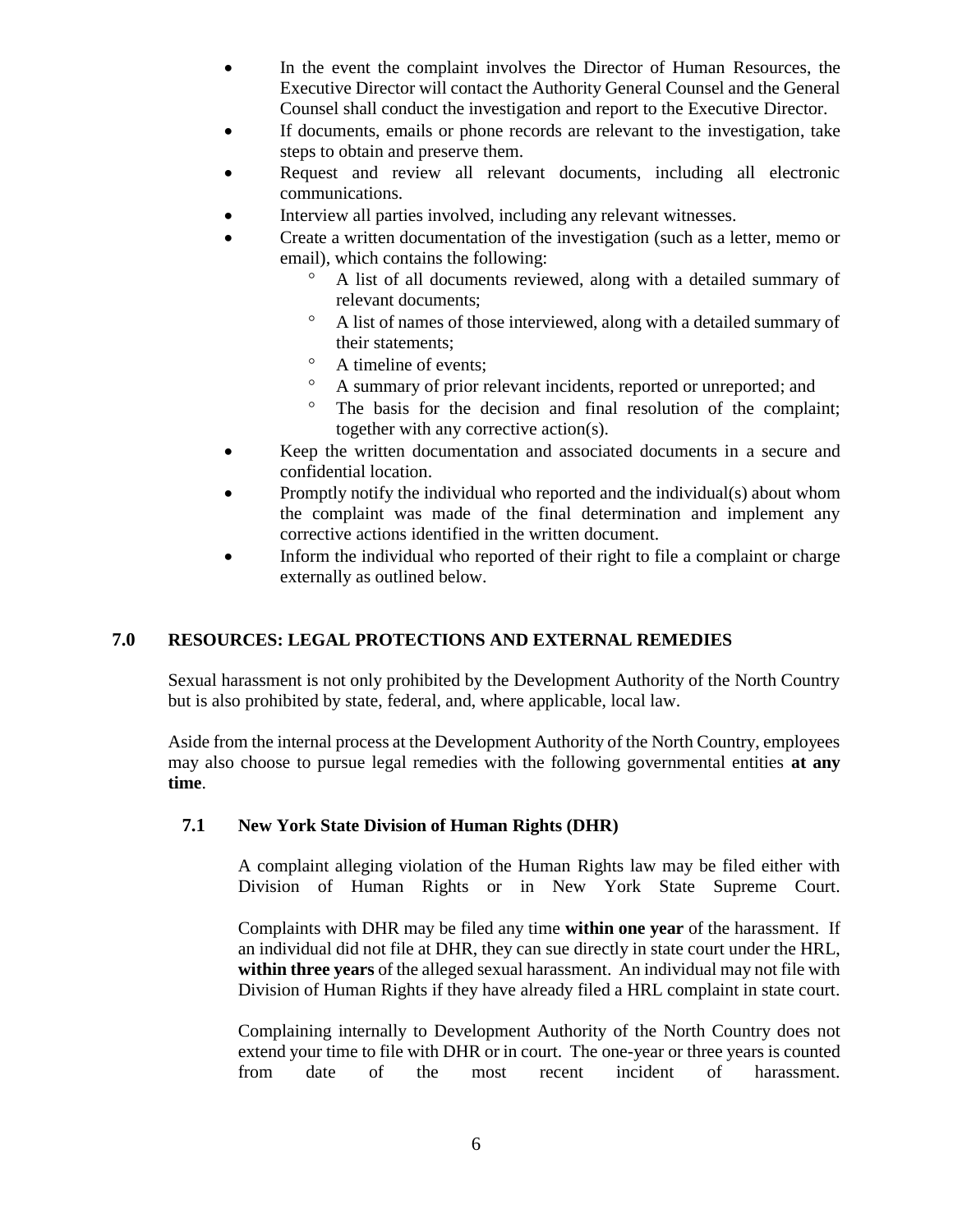Contact DHR by calling **(888) 392-3644**, or visit their website at **www.dhr.ny.gov** for more information.

**7.2 United States Equal Employment Opportunity Commissions (EEOC)** An individual can file a complaint with the EEOC anytime within 300 days from the harassment.

Contact the EEOC by calling **1-800-669-4000**, visiting their website at **www.eeoc.gov** or via email at **info@eeoc.gov**

### **7.3 Local Protections**

Many localities enforce laws protecting individuals from sexual harassment and discrimination. An individual should contact the county, city or town in which they live to find out if such a law exists.

# **7.4 Contact the Local Police Department**

If the harassment involves physical touching, coerced physical confinement or coerced sex acts, the conduct may constitute a crime. Contact the local police department.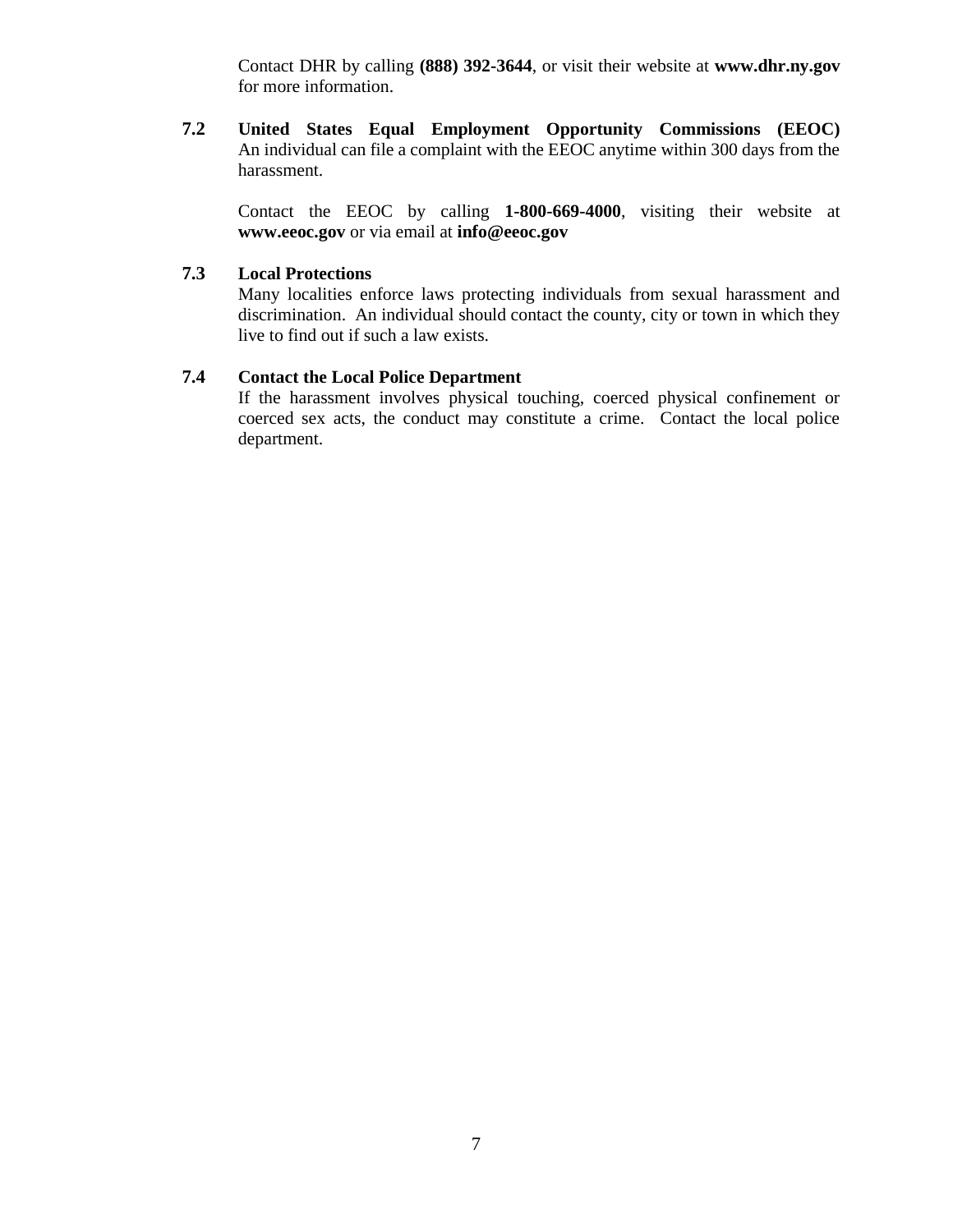#### **REPORTING SEXUAL HARASSMENT**

#### **Complaint Form**

New York State Labor Law requires all employers to adopt a sexual harassment prevention policy that includes a complaint form for employees to report alleged incidents of sexual harassment.

If you believe that you have been subject to sexual harassment, you are encouraged to complete this form and submit it to your immediate supervisor, Division Director, Human Resources, or Executive Director. Once you submit this form, your employer must follow its sexual harassment prevention policy and investigate any claims.

If you are more comfortable reporting verbally or in another manner, your employer is still required to follow its sexual harassment prevention policy by investigating the claims as outlined at the end of this form.

#### **For additional resources visit: ny.gov/programs/combating-sexual-harassment-workplace**

| <b>COMPLAINANT INFORMATION</b>                                                                                                                                                                                                                                                  |                             |  |  |
|---------------------------------------------------------------------------------------------------------------------------------------------------------------------------------------------------------------------------------------------------------------------------------|-----------------------------|--|--|
| Name:                                                                                                                                                                                                                                                                           |                             |  |  |
| Home Address:                                                                                                                                                                                                                                                                   | <b>Work Address:</b>        |  |  |
| Phone:                                                                                                                                                                                                                                                                          | Work Phone:                 |  |  |
| Job Title:                                                                                                                                                                                                                                                                      | Email:                      |  |  |
| Preferred Method of Communication:<br>Email $\Box$<br>Phone $\Box$                                                                                                                                                                                                              | Mail D                      |  |  |
| SUPERVISORY INFORMATION                                                                                                                                                                                                                                                         |                             |  |  |
| Immediate Supervisor's Name:                                                                                                                                                                                                                                                    |                             |  |  |
| Title:                                                                                                                                                                                                                                                                          |                             |  |  |
| Work Phone:<br>Work Address:                                                                                                                                                                                                                                                    |                             |  |  |
|                                                                                                                                                                                                                                                                                 |                             |  |  |
| <b>COMPLAINT INFORMATION</b>                                                                                                                                                                                                                                                    |                             |  |  |
| Your complaint of Sexual Harassment is made against:<br>1                                                                                                                                                                                                                       |                             |  |  |
| Name:                                                                                                                                                                                                                                                                           | Title:                      |  |  |
| Work Address:                                                                                                                                                                                                                                                                   | Work Phone:                 |  |  |
| □ Subordinate<br>$\Box$ Supervisor<br>Relationship to you:                                                                                                                                                                                                                      | □ Co-Worker<br>$\Box$ Other |  |  |
| $\overline{2}$<br>Please describe the conduct or incident(s) that is the basis of this complaint and your reasons for<br>concluding that the conduct is sexual harassment. Please use additional sheets of paper if necessary and<br>attach any relevant documents or evidence. |                             |  |  |
|                                                                                                                                                                                                                                                                                 |                             |  |  |